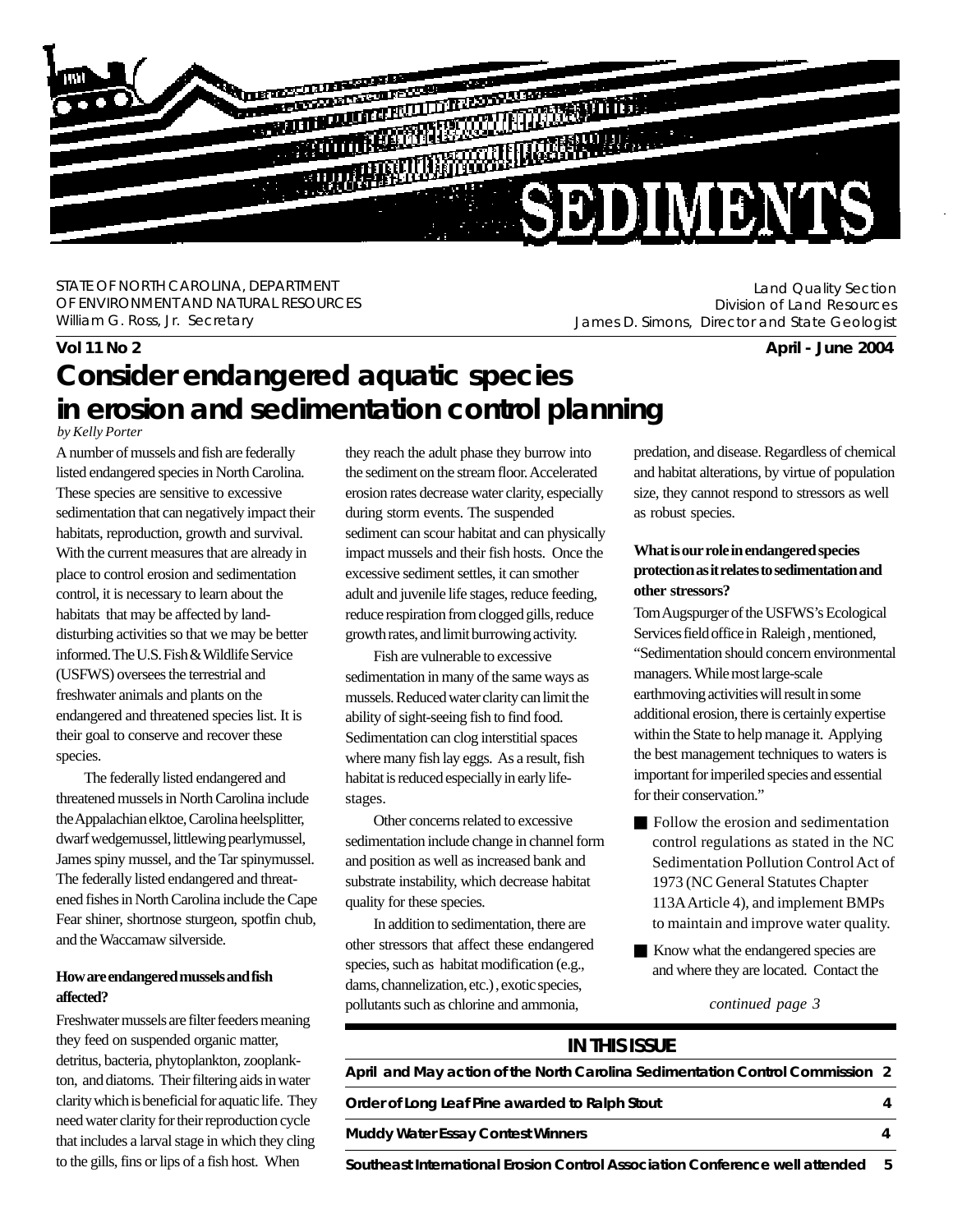### **April and May actions of the North Carolina Sedimentation Control Commission**

At its meeting on April 6, 2004 (postponed from February 18, 2004), the N.C. Sedimentation Control Commission (SCC) took the following action:

- **Exercise Approved a request from Pitt County** to assume the delegation of the Town of Ayden Local Program.
- Approved Dare County's request to receive \$8,939.98 to assist with the start-up of a local erosion and sedimentation program for all unincorporated portions of the county.
- Disapproved the Town of Washington Park's request for \$3,920 to build seven groins to prevent erosion along their waterfront park based on the project not being applicable to the purpose of starting or enhancing a delegated sedimentation and erosion control program.
- Approved partial funding of the Town of Cary's request for \$82,295 to assist with the continued operation of their local erosion and sedimentation control program. The amount approved was \$10,526.47.
- Disapproved the Town of Holly Springs request for \$19,240 to assist with the continued operation of their local erosion and sedimentation control program. The SCC recommended the Town of Holly Springs reapply once the position is filled.
- Approved Macon County's request for \$400 to purchase a digital camera, GPS unit, and on-line accessible cell phones to assist with the continued operation of their local erosion and sedimentation control program.
- $\blacksquare$  Approved partial funding of Pitt County's request for \$21,429.80 to assist with the continued operation of their local program. The amount approved was \$4,380. Dr. Greg Jennings commented that since the Town of Ayden program is being added to the Pitt County local program

the staff position could be considered a start-up. It was recommended that Pitt County may want to come back with another request.

- Approved a request to provide the *N.C. Sedimentation and Erosion Control Planning and Design Manual* in electronic format and make available on the LQS web site. Also approved converting manual to word processing format for editing based on lowest cost. Approved confirming the existing price of the manual at \$65 instate and \$75 out of state.
- Approved LOS recommendation for continued delegation of the City of Raleigh local program.
- Approved LQS recommendation for continued delegation of the Wake County local program.
- **Postponed taking probationary action** on Jacksonville local program until the May SCC meeting.
- $\blacksquare$  Approved appointment of a committee of Commission members authorized to propose amendments to Sedimentation Pollution Control Act and North Carolina Administrative Code. The committee will consist of Dr. Wendell Gilliam, Mr. Buzz Bryson, Dr. Joseph Rudek, and Mr. Roger Watson.
- Kyle Sonnenberg was appointed the Chairman of the commission.

At its meeting on May 19, 2004, the N.C. Sedimentation Control Commission (SCC) took the following action:

Disapproved Pitt County's revised request for \$21,429.80 to add an additional staff person to its local erosion and sedimentation control program. Pitt County requested support for additional staff because it expanded its jurisdiction to cover the Town of Ayden and possibly other municipali-

*continued next page*



*SEDIMENTS Vol 11, No 2 April - June 2004*

*SEDIMENTS* is published quarterly by the N.C. Sedimentation Control Commission to provide information and assistance to the regulated community and to facilitate communication among personnel of state and local erosion and sedimentation control programs.

Send comments to Janet Paith, CPESC, NCDENR-Land Quality, 1612 Mail Service Center, Raleigh, NC 27699-1612. Email: Janet.Paith@ncmail.net. Send change of address and subscription information to WRRI, Box 7912, North Carolina State University, Raleigh, NC 27695-7912 (919/515- 2815; water\_resources@ncsu.edu). Fifty-nine hundred copies of this newsletter were printed at a cost of \$1,433.80 or 24 cents per copy.

Personnel of the Land Quality Section of the N.C. Department of Environment and Natural Resources provide information and assistance for implementation of the N.C. Erosion and Sedimentation Control Program. For assistance, please contact the Regional Engineer or the Raleigh headquarters listed below:

H. Carson Fisher, P.E. 2090 US Highway 70 Swannanoa, NC 28778 (828) 296-4500

Gerald Lee, CPESC 225 Green Street, Suite 714 Fayetteville, NC 28301 (910) 486-1541

Doug Miller, P.E. 919 N. Main Street Mooresville, NC 28115 (704) 663-1699

John Holley, P.E., CPESC 3800 Barrett Drive, Suite 101 Raleigh, NC 27609 (919) 571-4700

Pat McClain, P.E. 943 Washington Sq. Mall Washington, NC 27889 (252) 946-6481

Dan Sams, P.E. 127 Cardinal Dr. Ext. Wilmington, NC 28405-3845 (910) 395-3900

Matt Gantt, P.E. 585 Waughtown St. Winston-Salem, NC 27107 (336) 771-4600

Gray Hauser, P.E. Raleigh Central Office 512 N. Salisbury St., 1612 MSC Raleigh, NC 27699-1612 (919) 733-4574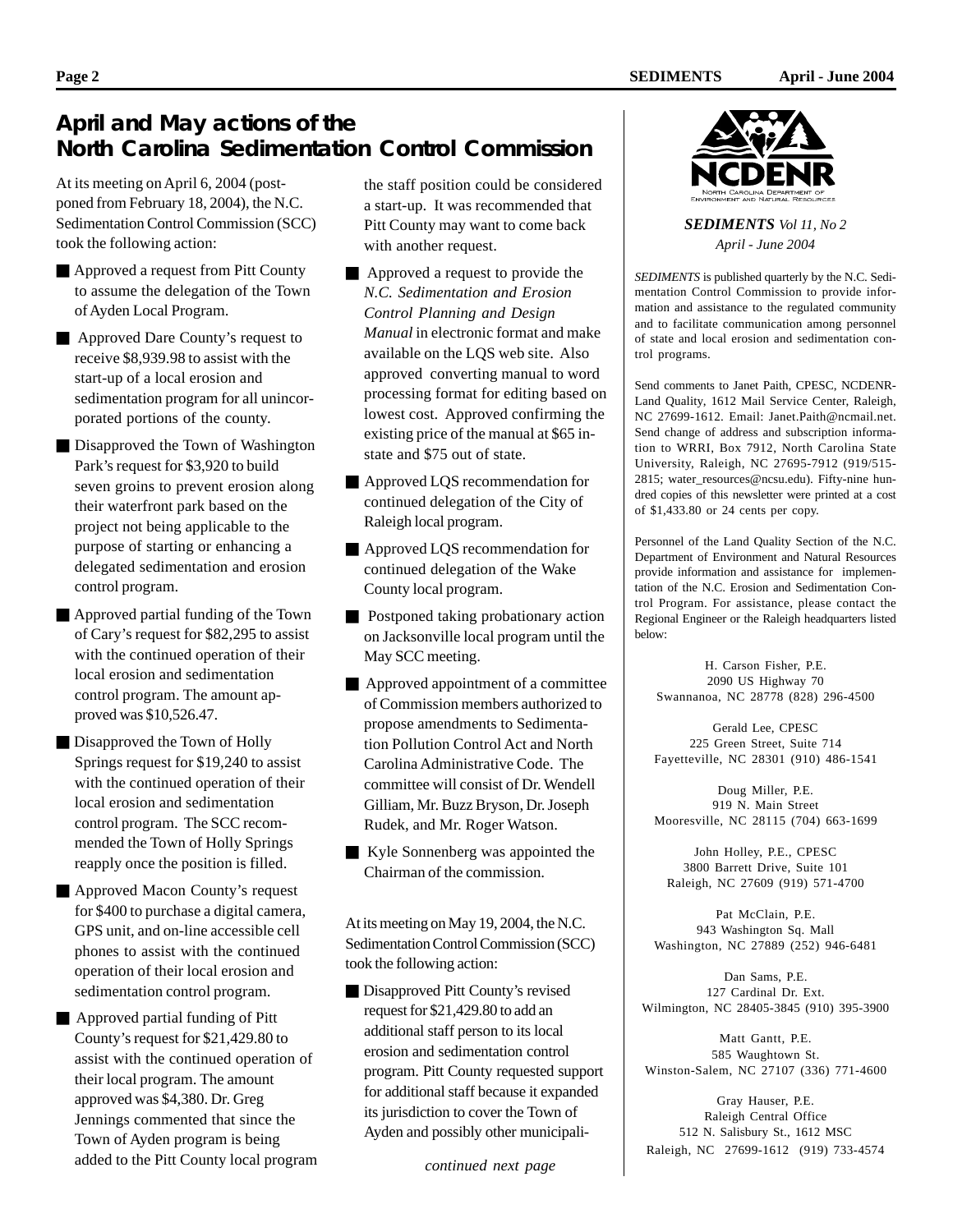#### The North Carolina Sedimentation Control Commission

The Sedimentation Control Commission (SCC) was created to administer the Sedimentation Control Program pursuant to the N.C. Sedimentation Pollution Control Act of 1973 (SPCA). It is charged with adopting rules, setting standards, and providing guidance for implementation of the Act. The composition of the Commission is set by statute to encompass a broad range of perspectives and expertise in areas related to construction, industry, government, and natural resource conservation and quality. All members are appointed by the Governor and serve three-year terms, except for the Director of the Water Resources Research Institute of The University of North Carolina, who serves as long as he remains Director. The chairman of the SCC is named by the Governor.

Chairman: Kyle Sonnenberg Southern Pines Rep. Association of County Commissioners/ N.C. League of Municipalities

Commissioners:

W. T. "Buzz" Bryson Cary Rep. N.C. Public Utilities

Hugh J. Franklin Marion Rep. N.C. Mining Com.

Phillip Ray Gibson Cullowhee Rep. Non-governmental Conservation

J. Wendell Gilliam Raleigh Rep. NCSU Dept. of Soil Science

Greg Jennings Raleigh Rep. N.C. Environmental Management Com.

Grover McPherson Winston-Salem Rep. N.C. Soil and Water Conservation Com.

Kenneth H. Reckhow Durham Director of Water Resources Research Institute of The University of North Carolina

Joseph Rudek Hillsborough Rep. Non-governmental Conservation

Ralph Stout Greensboro Rep. Carolinas Associated General Contractors

Mark A. Taylor Greensboro Rep. Professional Engineers of N.C.

F. Roger Watson Asheville Rep. N.C. Home Builders Association

ties. The commission discussed changing the policy of supporting salaries of local program personnel. It was decided this would be discussed further at a Local Programs Committee meeting.

- $\blacksquare$  Approved putting the City of Jacksonville local program on probation for poor compliance with the Sedimentation Pollution Control Act of 1973.
- $\blacksquare$  Approved four workshops (two in the fall and two in the spring) to train erosion and sedimentation control design professionals. It was stated that the SCC and Land Quality Section sent a letter to NC State University requesting a waiver for indirect costs, as it is the policy of the SCC not to pay indirect cost.
- Q Approved continuation of *Sediments* newsletter for the next fiscal year on recognition that the SCC and Land Quality Section sent a letter to NC State University requesting a waiver for indirect costs, as it is the policy of the SCC not to pay indirect cost.
- $\blacksquare$  Approved continuation of the Land Quality Section student intern position .
- Approved continuation of the Muddy Water Essay contest for high school students.
- Approved a Land Quality Section request to use \$4,400 for purchase of promotional materials.

**Note:** All approved local program and contract monies are subject to availability of appropriated funds.

#### **EPA Source Water Protection Grants**

Funding of a local erosion and sedimentation control program is one of the allowable uses of Source Water Protection grants periodically available from the U.S. EPA for local governments that implement a program to protect their sources of drinking water.

To receive funding information, contact Sherry MacQueen, Source Water Protection Coordinator with Public Water Supply at sherry.macqueen@ncmail.net.

### **SCC** *continued* **Endangered** *continued*

North Carolina Natural Heritage Program in Raleigh at (919) 715-4195 or visit their web site at http://ils.unc.edu/parkproject/nhp/ index.html.

- $\blacksquare$  Develop an appreciation for the aquatic environment. Learn more by visiting the USFWS web site: http://www.fws.gov/, visiting the USFWS Ecological Services in North Carolina web site at http://nces.fws.gov/ or calling their offices at 919- 856-4520 in Raleigh or at 828-258-3939 in Asheville.
- Involve review agencies early in those projects which may require Endangered Species Act consultations (e.g., those that use federal funds or require federal authorizations / permits).
- Call 1-866-STOPMUD (786-7683) to report possible violations of the North Carolina Sedimentation Pollution Control Act.

For more information see the following scientific journals and web sites:

- Box, Jayne Brim and Joann Mossa. 1999. Sediment, land use, and freshwater mussels: prospects and problems. *J.N. Am. Benthol. Soc.* 18(1): 99-117.
- Henley, W.F., M.A. Patterson, R.J. Neves, and A. Dennis Lemly. 2000. Effects of sedimentation and turbidity on lotic food webs: a concise review for natural resource managers. *Reviews in Fisheries Science* 8(2): 125-139.
- Watters, G. Thomas. 2000. Freshwater mussels and water quality: A review of the effects of hydrologic and instream habitat alterations. *Proceedings of the First Freshwater Mollusk Conservation Society Symposium*, 261-274.
- USFWS Ecological Services in North Carolina: http://nc-es.fws.gov/
- NC Sedimentation Pollution Control Act of 1973: http://www.dlr.enr.state.nc.us/ erospca.html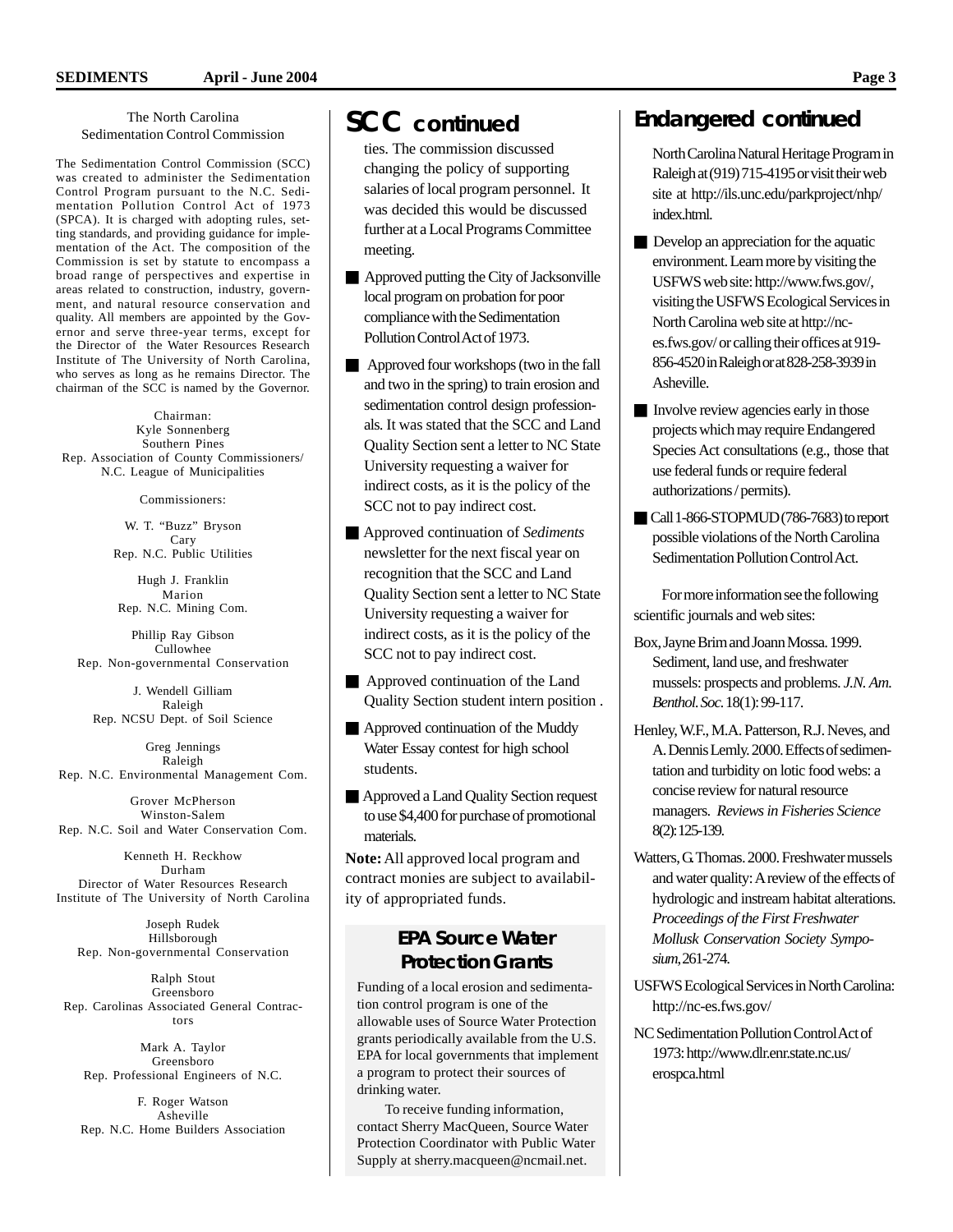## **Order of the Long Leaf Pine awarded to Ralph Stout**

Mr. Ralph Stout was presented with the Order of the Long Leaf Pine before the Sedimentation Control Commission (SCC) meeting on May 6, 2004, by Deputy Secretary of the Department of Environment and Natural Resources, Mr. Dempsey Benton. The award is among the most prestigious presented by the Governor of North Carolina.

Mr. Stout is president of Southern Seeding Service in Greensboro, NC, and currently serves as the representative of the Associated General Contractors on the SCC. He was originally appointed to the SCC in 1989 and was reappointed in 1996, each time serving multiple terms. He served as Commission Chairman from 1993 to 1996. During his tenure he served on the commission's education and



*Mr. Ralph Stout holds his plaque and is joined by (from left) Janet Paith, Sediment Education Specialist; Gray Hauser, State Sediment Specialist; Jim Simons,Director of Division of Land Resources; Mell Nevils,Chief of Land Quality Section; and Sonya Avant, Assistant State Sediment Specialist.*

technical subcommittees.

In the words of Mr. James D. Simons, Director of the Division of Land Resources:

"Because of his excellent personal reputation, his involvement and support bring tremendous credibility to the [Sedimentation Control] program. Mr. Stout's devoted service to the citizens of North Carolina, over the years, through the State Sedimentation Control Program is most worthy of recognition."

The Order of the Long Leaf Pine is given to outstanding North Carolinians who have a proven record of service to the state. Guidelines for consideration of candidates include contribution to their communities, extra effort in their careers, and many years of service to their organizations.

# **2004 Muddy Water Essay Contest Winners**

#### *by Janet Paith*

On April 13, 2004, the regional winners of the 2004 Muddy Water Essay

received \$1200. His teacher, Ms. Flo Gullickson, received \$1,000, and his

competition in Greensboro, NC. Each student came prepared to present their papers to three judges: Mr. Gray Hauser, State Sediment Specialist; Ms. Kim Bowen, DPI-English Consultant; and Dr. Eleanor Hasse, DPI-Science Consultant. After the final winners were chosen, twentysix attended the awards luncheon at the Koury Convention Center. Mr. Mark Taylor of the Sedimentation Control Commission delivered a speech to encourage the

Contest met for the final state



*Mr. Mark Taylor, SCC member, presents first place award to Mr. Tyler Hinton and Ms. Flo Gullickson.*

students to continue their education on environmental issues and to be vocal about bringing positive changes to the environment. Mr. Mell Nevils, the Land Quality Section Chief, announced the winners:

First prize (see picture) went to Mr. Tyler Hinton,  $10<sup>th</sup>$  grade, who

school, Southwest Guilford High School, received \$800.

Second prize went to Mr. Quint David, 12th grade, who received \$600. His teacher, Mr. Mike King, received \$500, and his school, Ayden-Grifton High School, received \$400.

Third prize went to Mr. Andrew Otey, 11th grade, who received \$300. His teacher, Ms. Ramona Hedrick, received \$250, and his school, East Mecklenburg High School, received \$200.

The students learned a lot about erosion and sedimentation control, even the ones that did not win. Ms. Kim Bowen of the Department of Public Instruction stated, "The essays and presentations were all so

good that it was difficult to choose among the contestants this year." The outstanding work included creative demonstrations, costumes, handouts, and power point slides set to music.

*continued next page*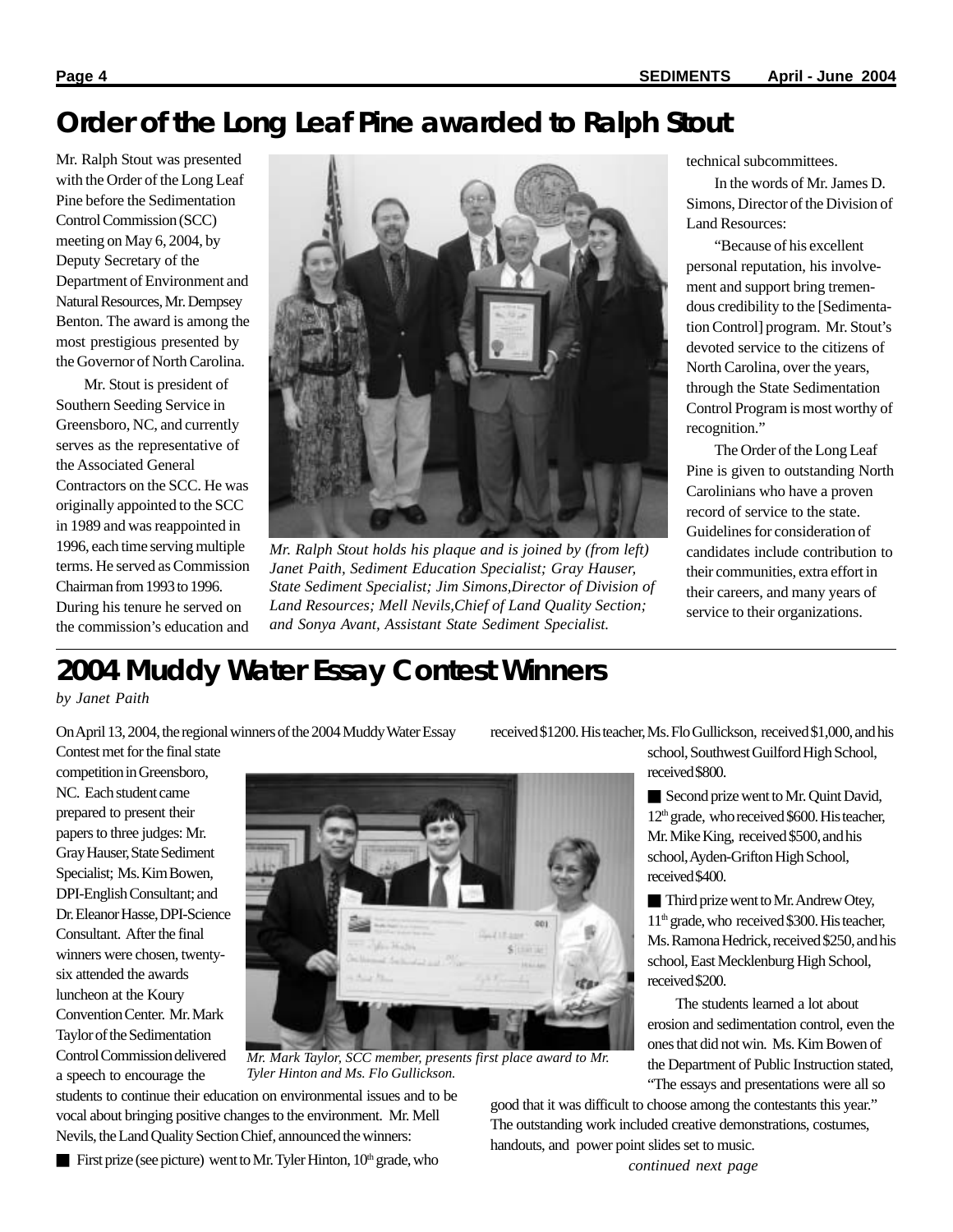# **Southeast International Erosion Control Association Conference well attended**

#### *by Janet Paith*

What a multi-state venture! Did the attendees realize the resources, training, and information available to them? Rich McLaughlin, Chair of the SEIECA Board organized this wonderful event. His time, effort, and energy were well noted. Not only did participants see excellent presentations on the concurrent sessions of erosion and sedimentation control (E&SC) and stream restoration, but also there were interesting preconference workshops and a post conference tour.

Registrants attending the field tour had the opportunity to see the latest E&SC research implemented under active field conditions. The site was NCDOT I-485 Outer Loop construction. Viewers saw demonstrations using polyacrylimides in floc logs, filter bags, and sediment traps. Alternative sediment basin designs implementing baffles, skimmers, and forebays were being utilized too. At another stop, there was a large area dedicated to experimenting with various groundcover techniques from broadcasting to hydroseeding to compost mulching. All research activities ultimately culminated in the testing of nearby streams for influence to water quality conditions.

The conference brought together 291 participants and 34 vendors with various backgrounds in E&SC research from the states of Alabama, Florida, Georgia, Kentucky, Louisiana, Mississippi, North Carolina, South Carolina, and Tennessee. The states benefitted from each other by showing their experience with E&SC practices and techniques. Listen to what other conference attendees had to say about the workshop:

"The 'Sediment & Erosion Control Solutions for the Southeast' held in Charlotte, NC March 17 - 19, 2004, was the best organized and presented meeting that I have attended. We had nationally recognized professionals in the erosion control field presenting outstanding sessions. Preconference workshops were held for several specialized topics. Also included was an excellent trade show displaying the latest erosion control products. The event was sold out with a waiting list of attendees. The information presented was outstanding! I was proud for North Carolina to be the host for such a great meeting."

> *Ralph Stout Southern Seeding Service and NC SCC Member Greensboro, NC*

"The conference was a great opportunity to showcase our 'BMP plants.' The enthusiastic, dedicated audience was open to new technology for controlling erosion and sediment. I was able to sit down with researchers and educators and brainstorm solutions for the problems they were having getting vegetation established."

> *Ellen Colodney Speaker and exhibitor, Coastal Plain Conservation Nursery Edenton, NC*

"I enjoyed the feedback from vendors who attended breakout sessions. They provided in-the-ground experiences to presenters of what E&SC

technologies worked from their experiences. As well as the vendors, the presenters were graciously readily available for sidebar consultation. What was very encouraging about the industry's seminar was the level of self policing they are capable of because they recognize if you are in the industry to make a quick buck then you are potentially damaging to the overall efficacy of the ESC industry."

> *Sean Groom Consultant, New Urban Stormwater Solutions Apex, NC*

Designers, inspectors, and educators got exposure to many modern erosion and sediment control products and techniques. Each new technology option can be carefully considered to fit certain site conditions. Education is key to the success of changing attitudes regarding land disturbing activities. North Carolina has such great expertise in the area of erosion and sedimentation control research. The ultimate mission is to overcome the impediments that hinder the implementation of old and new technologies for active protection of our land and water resources.

### **Personnel Changes**

**Leslie Childers** is the new Environmental Technician in the Fayetteville Regional Office.

**Allison Gresham** is the new Environmental Technician in the Washington Regional Office.

**Shawna Riddle** is the new Environmental Technician in the Asheville Regional Office.

**Maria Rogerson** is the new Assistant Regional Engineer in the Washington Regional Office.

**Cindy Safrit** has been promoted to the Assistant Regional Engineer in the Winston-Salem Regional Office.

**Eric Shook** is the new Environmental Technician in the Washington Regional Office.

## **Muddy Water** *continued*

This year there was a record high submission of 442 papers from students across the state. One hundred one papers were submitted to the Land Quality Section Regional Judges: Mr. Gerald Lee of the Fayetteville Regional Office, Mr. Jason Watkins of the Winston-Salem Regional Office, Ms. Janet Russell of the Wilmington Regional Office, Mr. Mike Goodson of the Asheville Regional Office, Mr. John Holley of the Raleigh Regional Office, Mr. Ricky Peed of the Washington Regional Office, and Mr. Doug Miller of the Mooresville Regional Office. Thanks to all who assisted in this task. Mr. Ryan Lewis, Ms. Stephanie Lane, and Ms. Sonya Avant offered great support from the Raleigh Central Office. Again, thank you for making this event a success and congratulations to all the winners!